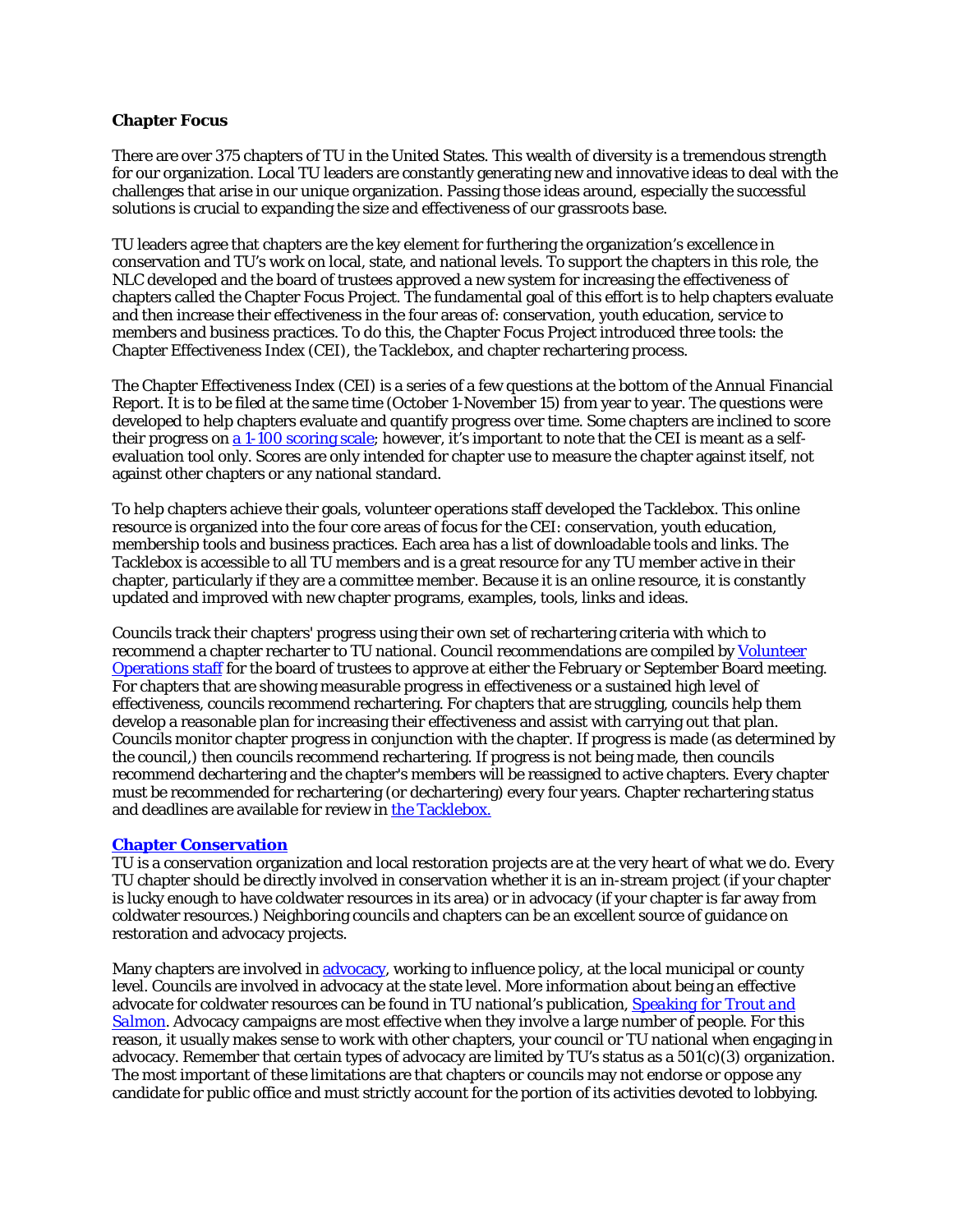Additionally, no council or chapter should participate in any lobbying activities without first consulting the TU national office. These limits are explained more fully in the chapter on risk management.

### **[Chapter Youth Education](http://www.tu.org/member-services/welcome-to-my-tu/tackle-box/youth-education-projects-and-programs)**

More than half of TU chapters do some sort of education project, ranging in scope from a half-day casting class or stream restoration workshop to a week-long residential youth fishing and conservation camp. Education projects are a good way to establish partnerships with other organizations such as Boy Scout troops, schools, or other youth groups. A good place to start when planning an education project is consultin[g the Tacklebox](http://www.tu.org/member-services/welcome-to-my-tu/tackle-box/youth-education-projects-and-programs) or [Youth Education staff.](http://www.tu.org/about-us/tu-offices-contact-information/youth-education-staff-directory) For a comprehensive description of all the types of youth education and outreach activities done by TU chapters, councils, and staff across the country, please see TU's [One TU Youth Education Report.](http://www.tu.org/sites/www.tu.org/files/documents/one_tu_youthreport_20110923.pdf)

#### **Chapter Service to Members/ Communications**

Chapters provide a critical level of service to TU's members by making them feel connected to a local group. Communicating effectively and in a timely manner with TU members is crucial to this service.

Chapter meetings are essential for keeping in touch with members. Many chapters have meetings on a monthly basis and are scheduled the same day (for example, the first Tuesday of each month). Business is discussed, information is passed on, and future plans are made. Many chapters include an entertainment element, such as a speaker or slide presentation, to help inform their members of local, regional, or national topics of interest. It is important to remember that your members' time is valuable and that keeping chapter meetings consistent, organized and to the point is a great way to keep members coming back and increase their involvement. The chapter president should facilitate the meeting and be prepared with an agenda that is followed throughout the meeting. Being inclusive of new members and actively involving them will help to grow membership. Create a social, yet controllable and effective, atmosphere where comments are shared yet decision making can be done.

The chapter newsletter and e-newsletter are the most important vehicles used to disseminate information to chapter members. The newsletter/ e-newsletter, as a monthly publication, will keep chapter members informed about chapter meetings, events, and issues that are important to TU. The printed newsletter can also be the single biggest expense of a chapter so establishing funding should be a priority. The cost of publishing a newsletter can be covered in a number of ways. Selling advertising in your newsletter is a very good source of revenue and can certainly cover the entire expense (note that advertising revenue is Unrelated Business Income and would trigger the filing of an IRS Form 990-T if annual revenue exceeds \$1,000.) Some chapters solicit donations from their members to cover the mailing and printing costs, but in accordance with TU's bylaws, chapter dues cannot be required for chapter membership.

Your chapter should try to reduce the costs of publishing as much as possible. At a minimum, your chapter should offer to deliver your newsletter via e-mail to as many members as possible. Another strategy for reducing costs, particularly for large chapters, is to acquire a bulk mail permit, although your chapter should be aware of potential delays in delivery using this postal rate. Another option is to contract with a bulk mail company to print and mail your publication. Partnering with other chapters to pursue this option will lower your pricing even further.

When e-mailing to a group as large as a chapter's membership, please remember that we must all be compliant with federal CAN-SPAM requirements. These restrictions include, having an obvious way for email recipients to opt out of the e-mail chain, inclusion of a physical address, a clear statement of why they are receiving the e-mail, etc… Failing to adhere to federal C-SPAM law has significant consequences to TU including: our tu.org being flagged as a spammer - causing all emails originating from our domain to be blocked from incoming email servers, fines, costly litigation, and lost fundraising dollars. TU offers volunteers the ability to easily e-mail council/chapter membership with the utmost regard for a member's privacy and preferred communication preferences. This tool is designed as a way for you to communicate important information to your membership without concern for CAN-SPAM violations or costs associated with e-mailing vendors. Visit the Leaders Only Tools section to learn more.

Chapter websites are critical as a means to communicate with chapter members and the general public. To set up a website requires the talent and skills of somebody experienced in this field and in many cases this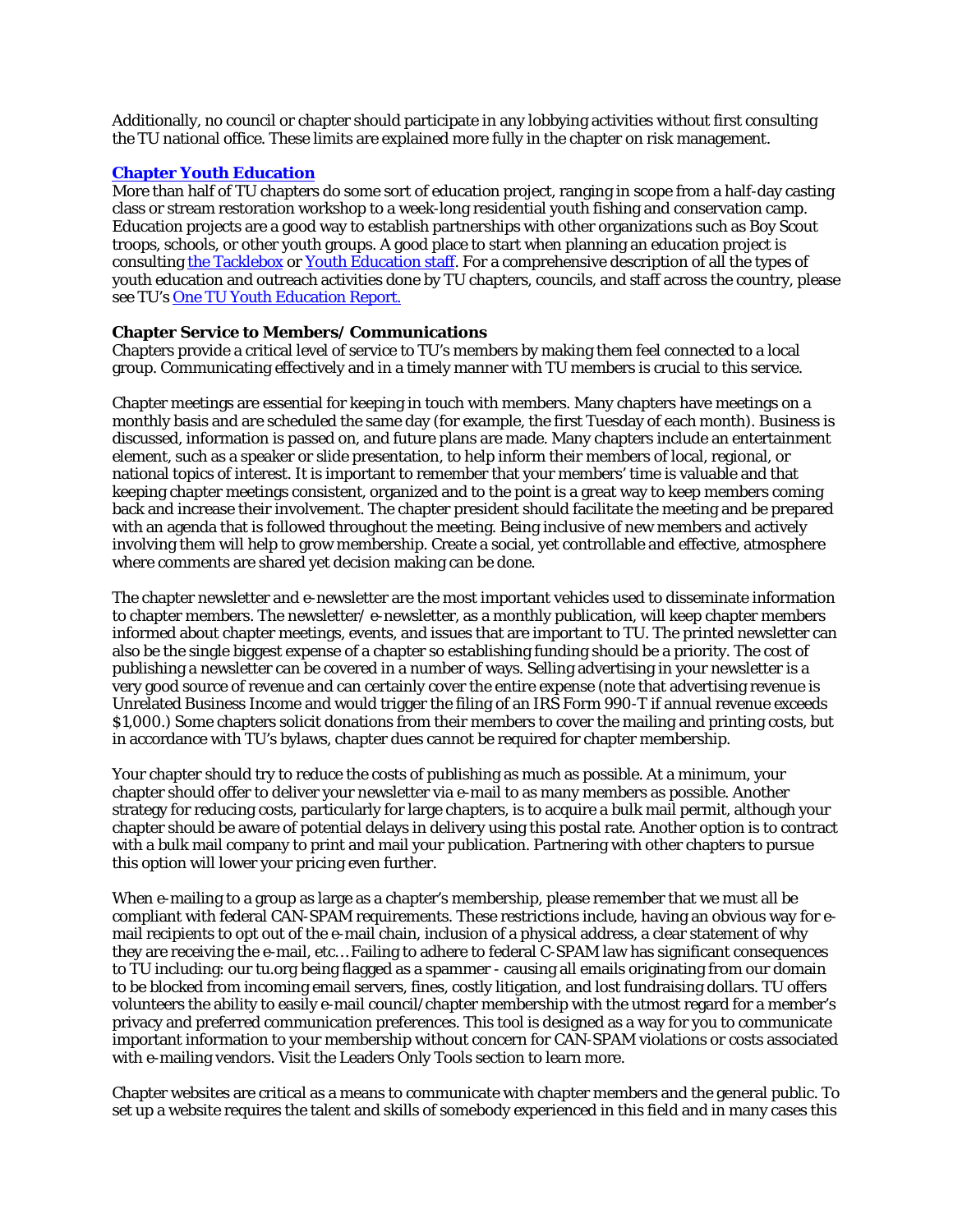person can be found within the chapter. This is also another venue to get the newsletter out to membership.

With all the various communication options available to chapters today, please refer to [TU's style guide](http://www.tu.org/member-services/welcome-to-my-tu/tackle-box/style-guide) in the Membership Tools section of the Tacklebox for downloadable images and guidelines on how to use the official logo.

## **Chapter Budgeting**

In order to ensure that chapter funds are used in correctly and in accordance with the chapter's budget, internal controls should be implemented. Although determining the best method of internal control is up to the chapter, a person or group that is not signatory to the chapter accounts should review bank statements to ensure proper use of funds. If this role proves difficult to fill, then the responsibility may fall to the board of directors. In this scenario, the chapter treasurer should periodically present the financial spending records to the board to ensure that the chapter accounts are being used properly. Of course, careful budgeting is also an effective internal control and exposes any inconsistencies in chapter spending.

Budgeting should be at the top of the list of important tasks of every chapter or council leader. An active chapter or council can raise and spend a significant amount of money, and effective budgeting allows the chapter to make the most of its income and enjoy greater success with less pain. Newsletters, projects, chapter and council administration, etc. will need funding, and the budgeting process helps chapter leaders plan and prioritize activities each year. Budgeting and policy decisions go hand-in-hand. While the budgeting process may vary from chapter to chapter and state to state, there are simple fundamentals to successful budgeting:

 Maintain current and precise financial records for both income and expenses. Historical income and expenses are the best guide to projecting future finances. Without a true record of the past, estimates into the future lose the precision required to lessen financial anxieties for your chapter or council.

 Make conservative estimates. When estimating emergency expenses or future income, overly optimistic projections for either can be financially dangerous.

 $\Box$ Develop an annual budget with both projected income and projected expenses.

 Use the budget as a management tool. By periodically (e.g., quarterly) tracking "actual" expenses and income against the projected numbers, chapters and councils can plan accordingly.

 $\Box$  Provide continuity in financial and budgeting matters. The outgoing treasurer has worked with the budget a few times and has a grasp of overall revenue and expenses. It is helpful to plan ahead and train the incoming treasurer. Officers with experience in budgeting (among other activities) should try to recruit the next treasurer and include him or her in the budgeting experience.

The simplest method of developing your chapter's or council's first budget is to use the outline of the Annual Financial Report that you are required to submit to national at the end of the year. This report includes all the common areas of revenue and expenditures used by TU chapters and councils. The Annual Financial Report function on the Leaders Only Tools section allows you to view and print your chapter's submission from previous years. Looking at previous reports gives you a good place to start for future budgeting. More resources are found in [the Tacklebox.](http://www.tu.org/member-services/welcome-to-my-tu/tackle-box/business-practices/afr-new-irs)

#### **[Chapter Bylaws](http://www.tu.org/member-services/welcome-to-my-tu/tackle-box/business-practices/model-chapter-council-bylaws)**

An important outcome from the 2010 Annual Meeting was the approval of model chapter bylaws by the NLC and the board of trustees. While the new bylaws contain some basic requirements to align chapters with the national bylaws, many areas allow flexibility for chapters to make adjustments for their own specific operating practices. Although most chapters already have existing bylaws, any updates or changes should be made using the model chapter bylaws as a guide. Additionally, chapters have been asked to upload their bylaws in the Leaders Only Tools section as to have an electronic record of the most up-todate version.

#### **Chapter Volunteer Leader Position Descriptions**

It is important to note that all TU volunteer leaders must be active TU members.

#### **Chapter President**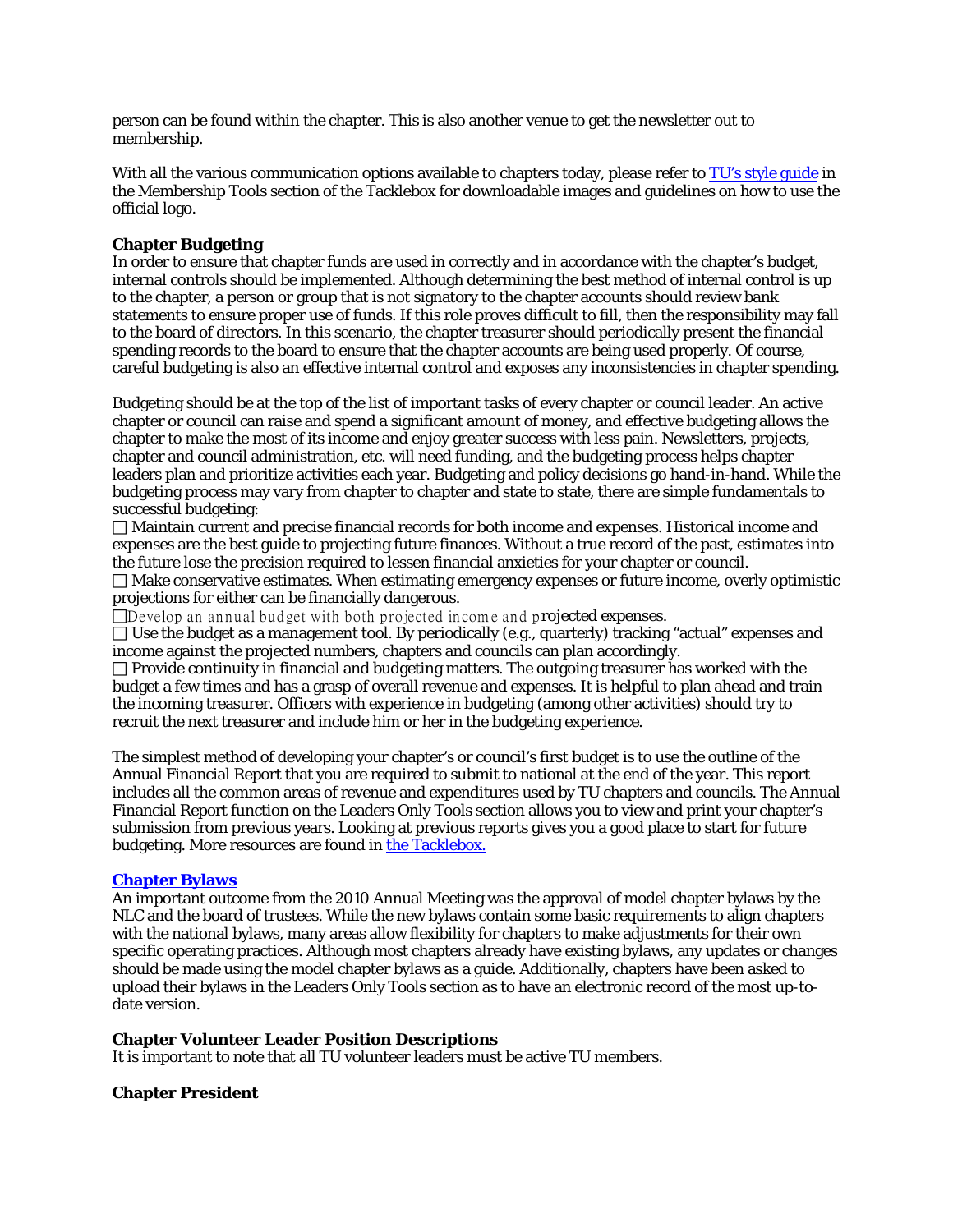The chapter president is the chief executive officer of the chapter. This volunteer is responsible for the general and active management of the business and affairs of the chapter. The president serves as chair of the board of directors and presides at all membership meetings. The president should supervise the operations of the chapter, making sure that the various officers and directors are performing their jobs properly, and offering them assistance whenever necessary. A good TU chapter president is a good administrator, because many of his or her responsibilities will be overseeing the work of chapter committees, coordinating their activities and assisting them with various special projects from time to time. The president is responsible (with the chapter treasurer) for the chapter filing its Annual Financial Report on time, in addition to ensuring that chapter contact information is kept current in the Leaders Only Tools section of the website. The president also must assume the responsibility for leadership development, to ensure the chapter's continued success when the current leadership moves on.

While keeping in mind the larger context of TU's state, regional and national goals, the president must coordinate the four core areas of the chapter: 1) conservation; 2) education; 3) service to members; and 4) effective chapter business practices

A good chapter president must also be a good listener, constantly aware of the mood and direction of the chapter. Without becoming a dictator, the president must steer a basic course for the group. A president should encourage members to approach him or her when they have a question or a problem. The president serves as spokesperson for the chapter at public gatherings and hearings, and should maintain good relations with local press, conservation commissions, environmental organizations and government officials. The president is a key connection between the chapter and state council. In addition, the president represents TU and the chapter to the general public. One of the president's most important duties is identifying and grooming his or her replacement. For a full checklist of duties, please visit the [Tacklebox.](http://www.tu.org/member-services/welcome-to-my-tu/tackle-box/business-practices/best-practices) The below is an abridged version of items to consider when taking over as president:  $\Box$  Communicate with the outgoing president, and ask about lessons learned

 $\Box$  Confer with the treasurer to make sure the signatories on the chapter bank account are current, EFT information is on file with TU staff, and proper controls are in place (e.g. no use of personal accounts for chapter funds, double signature requirement for big checks, periodic review of records, etc.)

 $\Box$  Ensure the past chapter president enters you as the new president in the Leaders Only Tools section of the website. This is critical for many reasons as it allows you to access rosters, print mailing labels, email your members, make chapter or leadership changes, as well as view and download various membership reports. It's also the only way we know you are a chapter president and gives us the ability to communicate with you about important leader's specific information.

 $\Box$  Log in to the Leaders Only Tools section to update your chapter's information, including a chapter address, point of contact, website and more. This information displays in the chapter/council search. □ Contact your state council to alert them of the turnover

 $\Box$  Ensure the chapter's Annual Financial Report (AFR) is filed in the Leaders Only Tools section between October 1 and November 15.

 $\Box$  File required forms with the IRS (Questions about the correct Form 990 to file? Please visit: www.irs.gov or contact TU national for more information.)

 $\Box$  Ensure elections are held regularly in accordance with chapter bylaws and that you are identifying and grooming replacements throughout the year.

 $\Box$  Attend regular council meetings, encouraging other chapter representatives to also attend.

# **Chapter Vice President**

The vice president of a TU chapter is second in command. The position of vice president is often used as training for a leader to step into the president position. The vice president should be sure to read the description of chapter president above. In addition, the vice president is responsible for:

 $\Box$  Maintaining a high profile in the chapter.

 $\Box$  Presiding over meetings from which the president is absent.

 $\Box$  Providing support and assistance to the president in order to achieve the core functions of the chapter.

□ Performing duties as assigned by the president or the board directors.

# **Chapter Secretary**